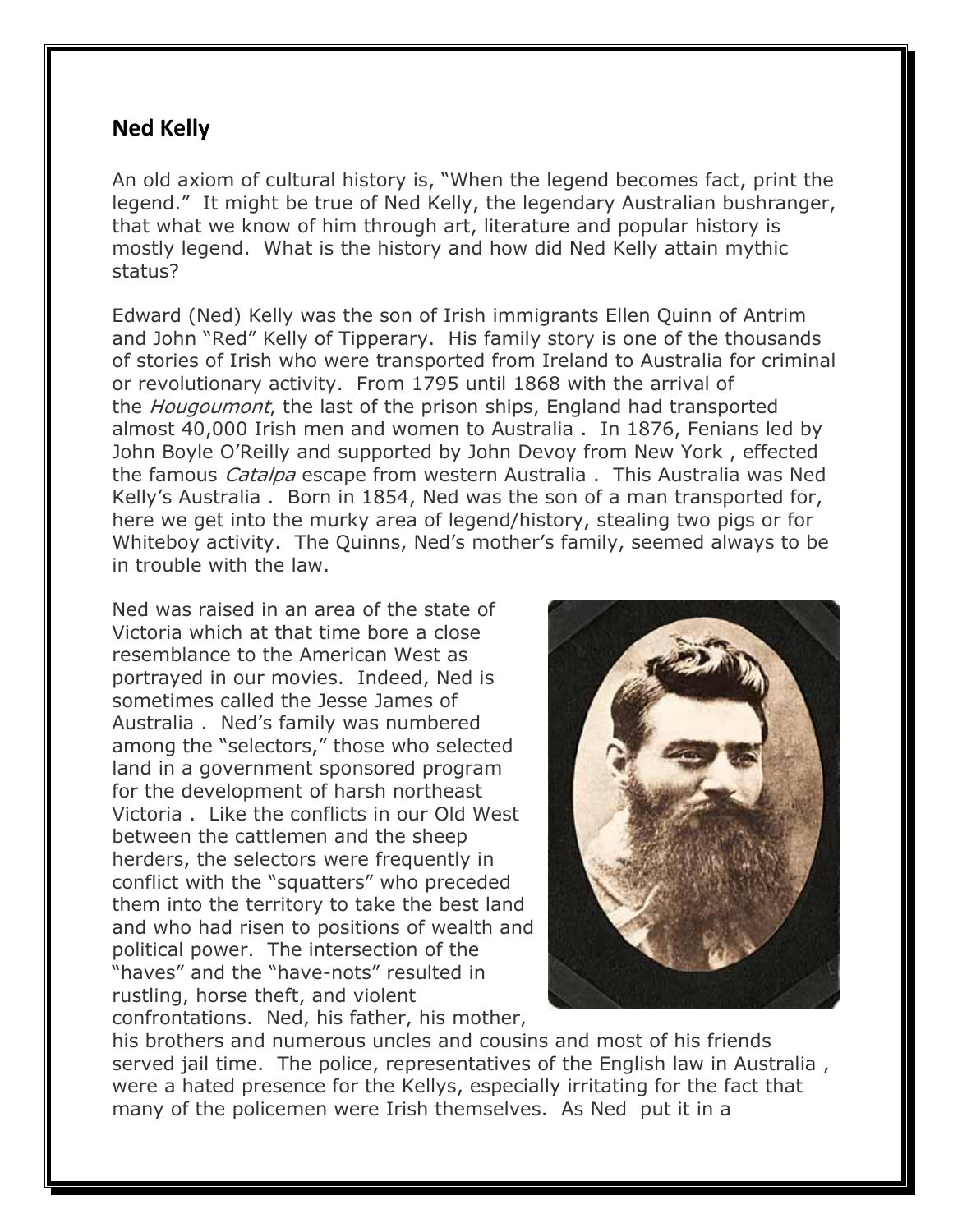compelling letter which he wrote: these officers "*deserted the shamrock*, the emblem of true wit and beauty to serve a flag and nation that had destroyed massacreed and murdered their fore-fathers."

At age sixteen, Ned was accused, falsely, he says, of striking a man named McCormack, for which he served six months in jail. Subsequently, Ned got into a scuffle with a constable who wanted to arrest him on another charge Ned regarded as false. As Ned says in his letter, "I had no idea he wanted to arrest me or I would have quietly rode away" but the officer seized Ned who defended himself by throwing the constable and putting his foot on his neck and taking his revolver. Ned was fearless and aggressive toward those who accosted him or any member of his family. These traits are part of his legend. Encounters like this with the police led to more attention to the Kelly family by law enforcement which led to more false, according to Kelly, accusations, more arrests and more physical confrontations with the police. In Kelly's letter, he says, "it is a credit to a Policeman to convict an innocent man" and that perjury "is no crime in the Police force." It was this environment of hostility toward the makers of the law ("there was never such a thing as Justice in the English law") and the enforcers of the law ("big ugly fat-necked wombat headed big bellied magpie legged narrow hipped splaw-footed sons of Irish Bailiffs or english landlords which is better known as Officers of Justice or Victoria Police") which led to the episodes which generated the Ned Kelly legend.

In 1878, Kelly alleges that certain wealthy and powerful squatters harassed the poor selectors by impounding their horses, causing economic hardship for the poor who had to pay to get back their horses or forfeit them. Furthermore, Kelly in his letter says that an officer Farrell stole one of Ned's step-father's horses and placed the animal in the paddock of a wealthy squatter. Ned's step-father, George King, a known horse thief, and Ned broke into the paddock, stole all of the horses and sold them to an innocent party. This innocent man was convicted of horse theft which outraged Ned Kelly, another element in the Kelly legend– his sense of justice. The angry Kelly, now twenty-four years old, was further provoked by the behavior of the police when they went to the Kelly home to arrest his brother Dan. The police, according to Kelly, terrorized his mother and the children and arrested Ellen Kelly on trumped up charges to get her to cooperate in the apprehension of Dan and Ned Kelly. Ellen Kelly was sent to prison for three years, Ned's actions toward freeing his mother becoming another cause of the popularity of the Kelly legend.

What became known as the Kelly Gang formed at the time of Ned's mother's imprisonment, 1878. Ned was to create his image as a folk hero in less than two years as a bushranger evading the law and supporting the poor who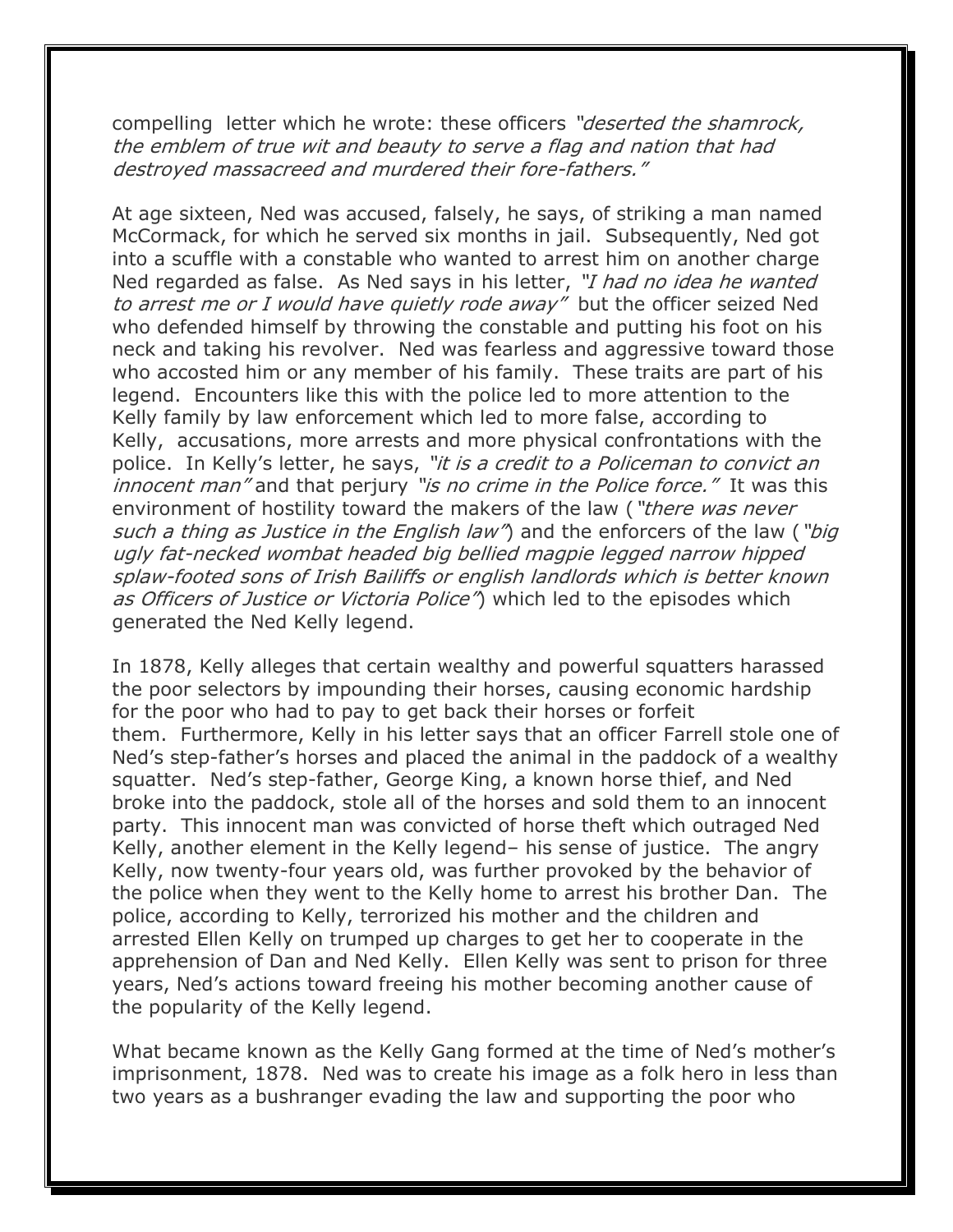protected him. Ned's greatest crime was the slaying of three police officers who were in his pursuit. Ned was convinced that the police were out to kill not to arrest him and his gang ("they would shoot me first and then cry surrender"). But when he was able to surprise the officers "to take their firearms and ammunition and horses, "the police resisted, resulting in the killing of three of four officers.

The Victoria Police threw everything it had into the capture of the Kelly Gang but with little success. The Gang lived among and off the people. To support themselves and to reward their supporters, the Kelly Gang became successful bank robbers. Their generosity toward the needy people in the bush has given Ned Kelly some Robin Hood credentials. The Gang's career as criminals came to an end in Glenrowan in June, 1880. The gang held the whole town hostage in an attempt to lure the pursuing police into a trap. The Gang ripped up a section of railroad track hoping to derail the train being used by the police in its pursuit. A teacher in town escaped from the Gang, hailed the train, and saved the officers for a siege of the Kelly Gang. Ned added to his legendary credentials by innovating armor for his confederates from the steel of farm implements. Ned's armored gang members, far outnumbered by the police, were able to sustain a ferocious exchange of gu fire before Dan Kelly, Steve Hart, and Joe Byrne were killed. Ned, mythologized as a kind of Knight in Agricultural Armor, launched a frontal assault on the police, was wounded in the legs which were not protected by armor, ans was captured. Ned was hanged in November 1880.

From this history a legend emerged. Kelly's story is told in at least four talking movies: "When the Kellys Were Out," "The Glenrowan Affair," "Ned Kelly" (1970 starring Mick Jagger), and "Ned Kelly" (1993 starring Heath Ledger). He is the subject of Australia 's premiere artist Sidney Nolan's "Kelly Series" of paintings. Australia 's crime novel award is called the Ned Kelly Award. The bush country in Victoria and New South Wales where the Kelly Gang foiled the police is called Kelly Country. Peter Carey, an Australian novelist, won the Booker Prize (2001) for his novel True History of the Kelly Gang. There is no doubt that Ned Kelly will continue to be the subject of song and story for many years to come because Ned left enough for creative people to retell the David vs. Goliath story.

Ned Kelly cries out for comparison to the Australian-Irish folk song "The Wild Colonial Boy." The Australia of Kelly's time was redolent with the whiff of British colonial rule. We can hear Kelly in the song's words: "We'll scour along the valleys/ And we'll gallop o'er the plains;/ And scorn to live in slavery, / Bound down by iron chains." We can hear his defiance: "I'll fight but not surrender,' cried the Wild Colonial Boy." Kelly was for the poor Irish another Fenian who stood up to the greatest power on Earth. In his own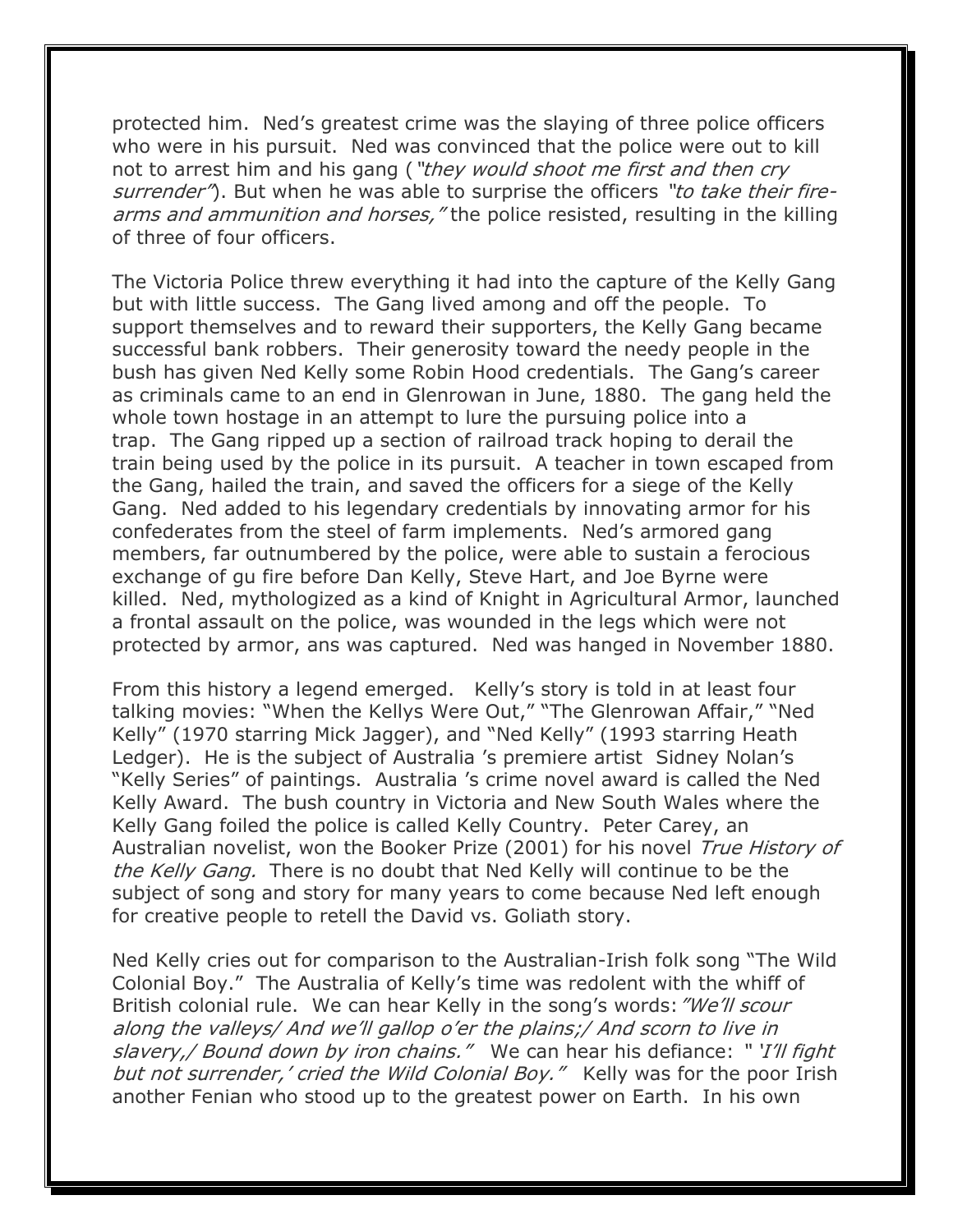words, prisoners in "those places of tyrany and condemnation many a blooming Irishman rather than subdue to the Saxon yoke Were flogged and bravely died in servile chains but true to the shamrock and a credit to Paddy's land." Whether of Irish extraction or not, many of us admire the fearlessness of those who stand against the privileged and powerful. Another David story.

Of particular moment in the legend of Ned Kelly is his Jerilderie Letter. The reader of this essay will have noticed that citations to a letter written by Kelly have several mistakes in spelling, capitalization and punctuation. These are exact quotes from a letter dictated by Ned showing him to be very intelligent but with little formal education. Ned letter is an 8000 word biography which he gave to a printer in Jerilderie , New South Wales site of one of the Gang's bank robberies. Discovered in 1930, the letter is now in the Victoria Museum and viewable online. Peter Carey was so taken by the style of the Jerilderie Letter that he imitated Kelly's style in his prize winning novel. The letter shows Kelly to have a poetic style ("I could have spread those curs like dung in a paddock"); to be angry at police behavior ("took out their revolvers and threatened to shoot the girls and children in Mrs Skillions absence the greatest ruffians and murderers no matter how deprived would not be quilty of such cowardly action"); furious with the English ("rise old Erins isle once more, from the pressure and tyranism of the English yoke") and naive about the chances that his letter would help to exonerate him (about his killing the three policemen: "this cannot be called wilful murder for I was compelled to shoot them, or lie down and let them shoot me<sup>"</sup>). A document like the Jerilderie Letter allows the creative imagination to work on interpretation after interpretation of the Kelly story, a cornucopia for the creators of legends.

Ned's legend is also enhanced by his manifesto at the end of the Jerilderie Letter: I give fair warning to all who has reason to fear me to sell out and give £10 out of every hundred towards the widow and orphan fund and do not attempt to reside in Victoria but as short a time as possible after reading this notice, neglect this and abide by the consequences, which shall be worse than the rust in the wheat in Victoria or the druth of a dry season to the grasshoppers in New South Wales I do not wish to give the order full force without giving timely warning but I am a widows son outlawed and my orders must be obeyed.

No wonder that the Legend of Ned Kelly lives on. He was loyal to his mother; he robbed from the rich to give to the poor; he was David against Goliath; he had an OK Corral type of shoot out; and he left a memoir for endless scrutiny. Above all, not even Jesse James or Robin Hood left a nation building manifesto as a comfort for the oppressed.